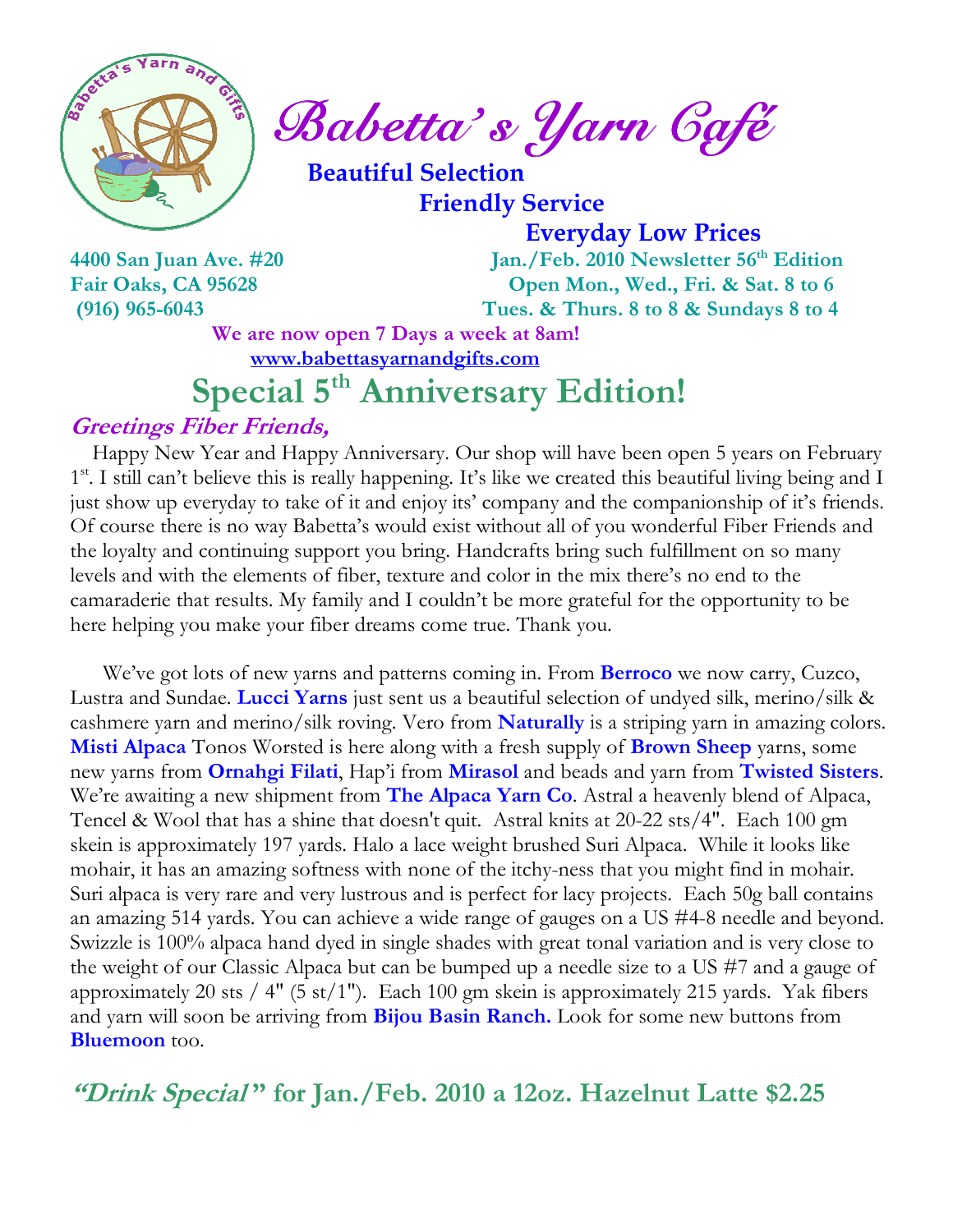We'll be doing some Knit-a-longs this year. We'd like to do the Tomten Jacket and the Green Sweater both by Elizabeth Zimmerman and the Jacket for All Seasons in Vero from Fiber Trends by Joanne Clark. If you're interested in any of these projects let us know. We'll be scheduling based on interest.

Don't forget about our ongoing Food Drive. Special thanks to Claudia & Bob for going above and beyond with their donations over the past two months and congratulations Romila for winning the \$25 gift certificate for Dec.

Let's celebrate…

# Anniversary Weekend Extravaganza January 30 & 31

Hours: Sat. Jan 30<sup>th</sup> 8am-6pm and Sun. Jan 31<sup>st</sup> 8am-4pm

- Every Customer will receive a free gift with a purchase of \$20 or more.
- $\triangleright$  Buy 5 skeins of a specific yarn in one color and get the  $6^{th}$  one free.
- **≻**Bring a food item for our ongoing food drive and be entered to win one of 5 different door prizes.
- All Books, Magazines, Pattern books and individual Patterns will be 10% off.
- Lantern Moon Needles will be 10% off.
- Spend a FULL card and receive another \$5 off your purchase.
- Jan. 30 & 31 only you're FULL Babetta's Card can be used in conjunction with other discounted items.
- Small Coffee or Tea free with every purchase.
- We'll be serving goodies to snack on too. As always, sales of discounted items are final.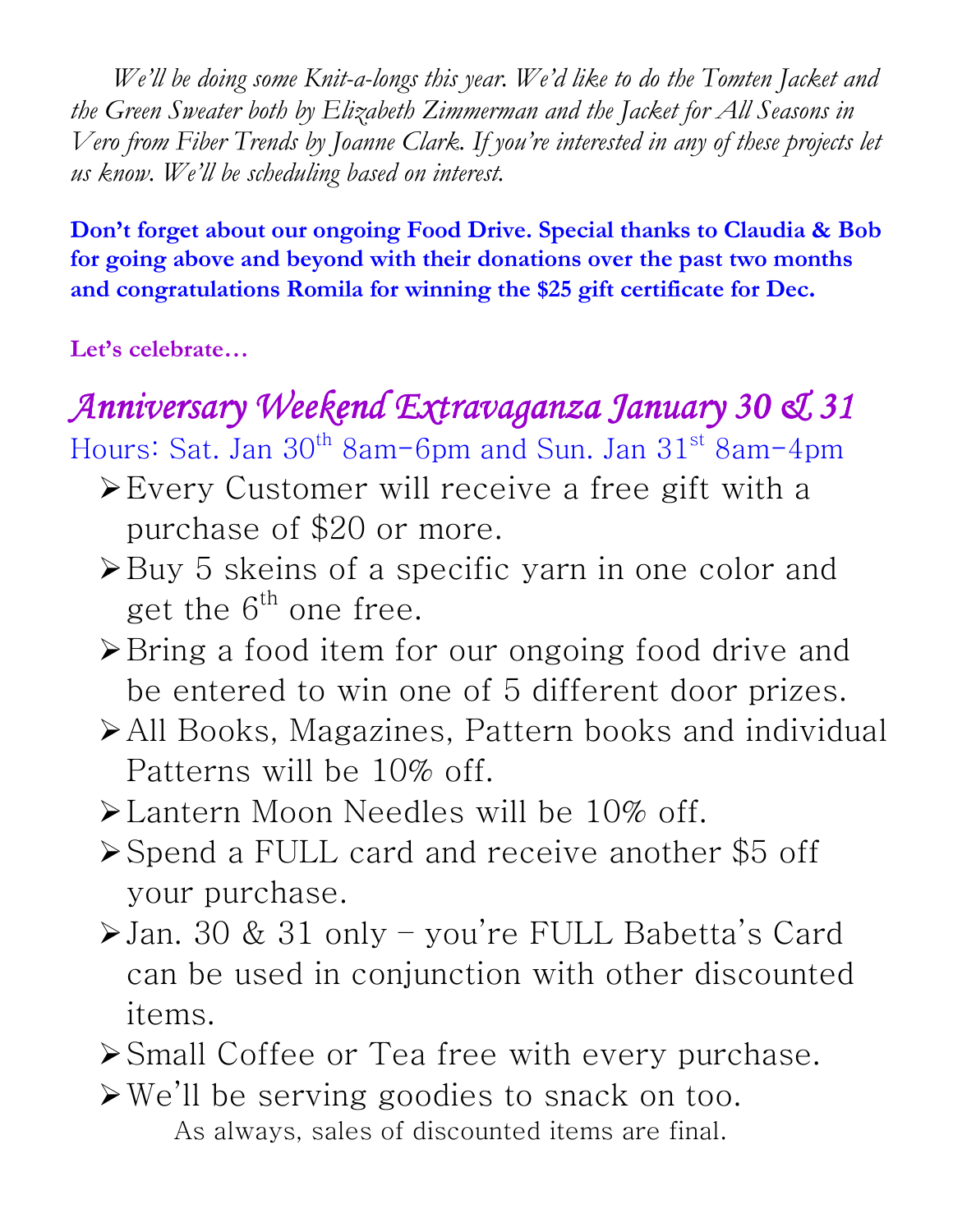#### Classes for February 2010 at Babetta's

 In our project classes you can learn to knit anything from scarves to socks to felted purses to lace shawls to hats to sweaters. Pick your project and join in the fun. Our knitters inspire each other to try new things by sharing ideas and showing off their latest creation. Sign up for one of our classes and you will receive a coupon for %10 off your next purchase. If our class times aren't convenient we also offer private lessons in Knitting, Crochet, Spinning and Weaving by appointment.

\*Pre-registration is required as class sizes are limited. Please choose your dates carefully. Because of scheduling conflicts and complications, make-up classes will only be allowed under special circumstances and individual consideration.

Tuesdays Feb. 2, 9 & 16 Knitting Project 6pm – 7:30pm fee \$40

Wednesdays Feb. 3, 10 & 17 Knitting Project 1pm – 2:30pm fee \$40 Knitting Project 3:30pm- 4:30pm fee \$40

Thursday Feb. 4, 11 & 18 Knitting Project 6pm – 7:30pm fee \$40

Saturdays Feb. 6, 13 & 20 Knitting Project 4pm – 5:30pm fee \$40. Private Lessons Knitting or Crochet \$15 an hour and Group Knitting or Crochet Private lessons \$10 an hour per person. Spinning or weaving \$20 an hour and group rates are \$15 an hour per person.

Sit and Knit or Crochet Saturdays You're invited to come sit in our little living room and share your love of handwork with other Fiber Friends. We're open from 8am to 6pm on Sat.

Would you like to make newborn hats to donate to area Hospital Nurseries? Join the Fair Oaks Madhatters Knitting Group at Babetta's

The second Thurs. of every month from 10am – 12pm upcoming date Feb. 11. You can drop off hats to donate if you can't make it to our meeting dates.

# Workshops in February 2010

### Introduction to Spinning with Gustine Sat. Feb.  $6^{th}$  1pm – 3pm class fee \$40

 Have you been thinking about learning to spin? This 2-hour workshop can get you familiar with the fiber and the technique of drop spindling. A drop spindle and 3 oz. of fiber are included in the price.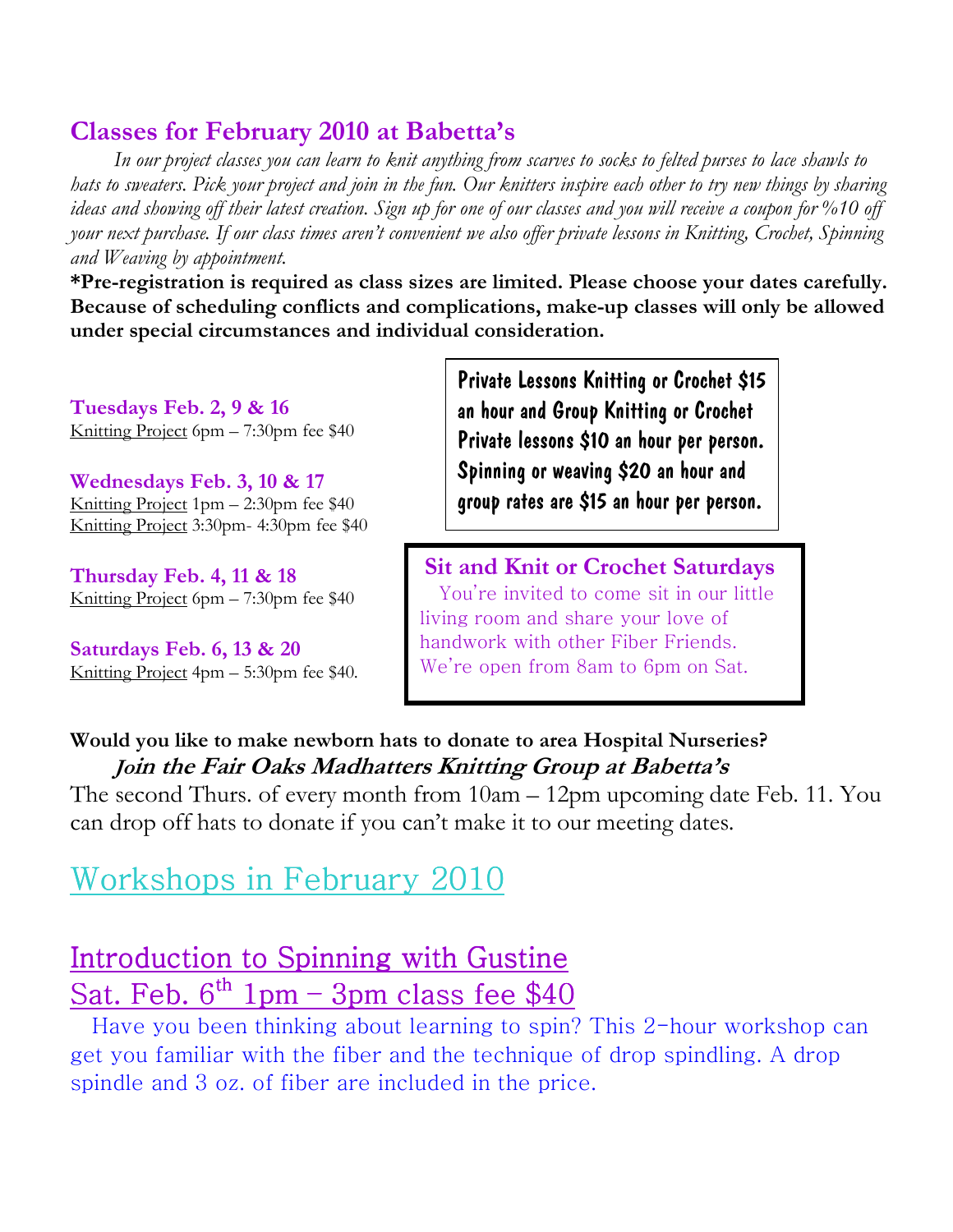## Tunisian Crochet with Jennifer Tan Sun. Feb.  $7<sup>th</sup> 1pm - 4pm$  class fee \$40

 Basic crochet skills are helpful. Class members receive a 10% discount for materials on the day of the workshop.



 Jennifer is a retired elementary school principal and University Professor and lives right here in Fair Oaks with her family. Among her many talents and interests she is an avid crocheter and spinner. You can check out Jennifer's work at www.goshyarnit.com.

# Make an Entrelac Scarf with Maya Sat. Feb.  $13^{th}$  1pm – 3pm class fee \$45

 Learn how to do Entrelac in this quick little project. A pattern and yarn will be included in the price. All you need are your hand and size 8 needles.

# Color Theory Workshop with Gustine Sat. Feb  $20^{th}$  1pm – 3pm class fee \$40

 Learn how to combine colors successfully in multi color projects, confidently substitute colors in projects and create something you'll love. Materials for this class are included in the price.

Stitches west is on the horizon. Here's the link to all the info from XRX Publishing. If you haven't been before it's awesome!

http://www.knittinguniverse.com/flash/webfeatures/xrxinsider10/xrxinsider\_v10i1.htm

If you'd like to take the train Amtrak is doing things a little differently this year. Here's the link to their info.

http://www.capitolcorridor.org/fares\_and\_tickets/promotions.php?subnav=stitch\_n\_ride